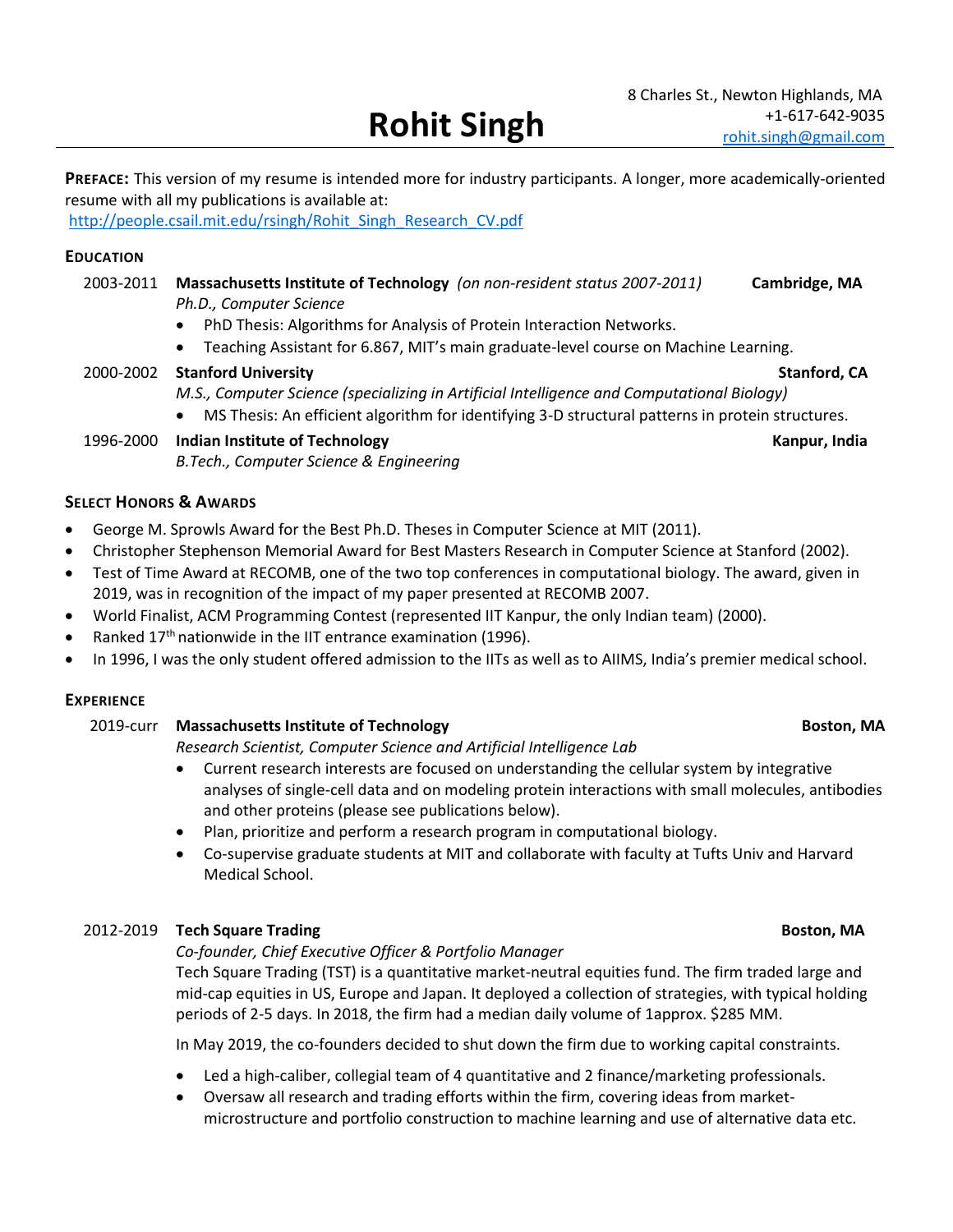- Primary author of the firm's initial codebase, specifically the C++ trading engine and backtest framework. The trading engine had a multi-core, lock-free, shared-memory architecture and proved adaptable and extendable to various markets and trading styles.
- Proficient in each aspect of the firm's technology stack: Linux, Bash scripting, C++, Python (incl. Pandas and Tensorflow) & R.
- As the CEO of this startup fund, became intimately familiar with all aspects of the business including prime-brokerage relationships, research data acquisition, selection of trading venues, technology providers, and data feed licensing etc.
- Led fundraising efforts and pursued a multi-track approach of discussions with platforms, fund-offunds, smaller institutions and family offices.
- Led the successful negotiation, execution and deployment of a Separately Managed Account.
- Established and nurtured a high-impact internship program. About 30 students, primarily from MIT and Harvard, have interned with the firm. Along with my team-members, I guided the interns' work towards expanding TST's alpha-library. This alpha-library, in turn, enabled a machine learning based systematic capital-allocation framework.

## 2008-2011 SAC Capital Advisors, Multiquant Division (now Cubist Systematic) New York, NY *Research Analyst*

• Designed, implemented and operated high-frequency and statistical arbitrage strategies.

- As part of the starting team of two, I was co-responsible for building and deploying the initial strategy-set. Over time, we deployed strategies of significant size in US and Europe.
- Performed computational and statistical analysis of large datasets to generate trading signals.

# 2007-2008 **Merrill Lynch New York, NY**

*Associate, Global Strategic Risk Group (GSRG is a proprietary trading group within ML)* 

- As part of a small team, I maintained, monitored and enhanced a family of high-frequency and statistical-arbitrage strategies that traded in U.S., Europe, and Canada.
- Designed and created an analysis and reporting platform for post-trade logs as well as simulations. This was adopted into active use by the broader team.
- 2003-2007 **Prof. Bonnie Berger's Research Group, MIT Cambridge, MA**

*Research Assistant* 

• My research was on modeling proteins and their interactions. I designed computational techniques to clean, augment, analyze, and use experimental data. In the process, I also collaborated with biologists at the Harvard Medical School.

# 2002-2003 **Accelrys Inc. San Diego, CA**

*Software Engineer (Bioinformatics Applications Group, Life Sciences R&D Divn.)* 

• Along with a senior team-member, I led the initial design work for a new version of DS GCG, a bioinformatics application with a multi-million dollar revenue stream.

# **PATENT**

Berger B. and Singh R., *Method for Identifying Network Similarity by Neighborhood Matching*, USPTO # 8000262. Chefitz A. and Singh R., *Self-administered, non-invasive, transcutaneous viral detector*, US Patent applied (# 17/079,649).

# **SELECTED PUBLICATIONS**

Below, \* indicates equal credit

- *Singh R\*, Hie B\*, Narayan A, Berger B.* Schema: metric learning enables interpretable synthesis of heterogeneous single-cell modalities. Genome Biology (2021).
- *Sledzieski S, Singh R\*, Cowen L, Berger B.* D-SCRIPT translates genome to phenome with sequence-based, structure-aware, genome-scale predictions of protein-protein interactions. Cell Systems (2021). Also presented at RECOMB 2021, one of comp bio's top conf